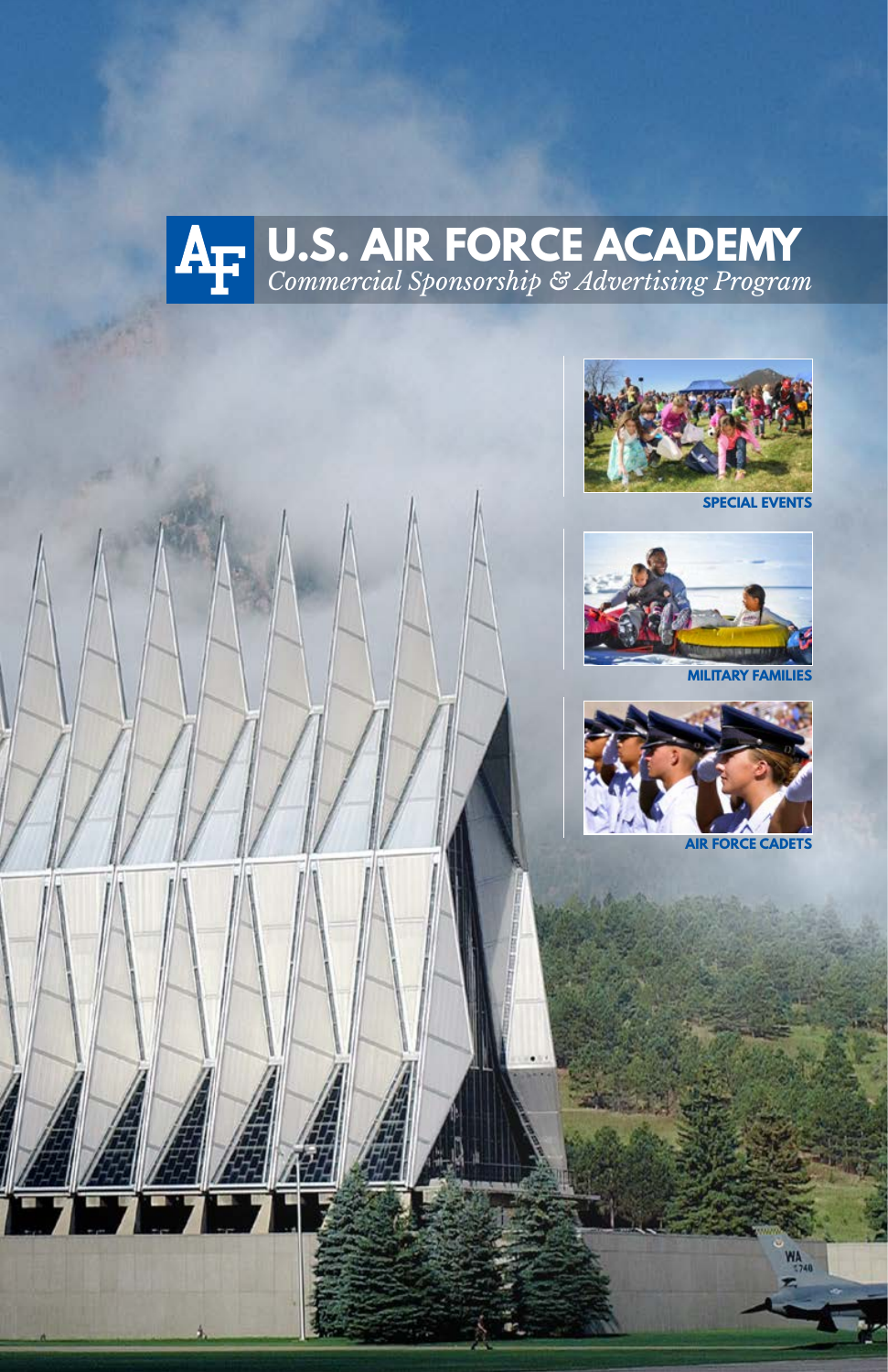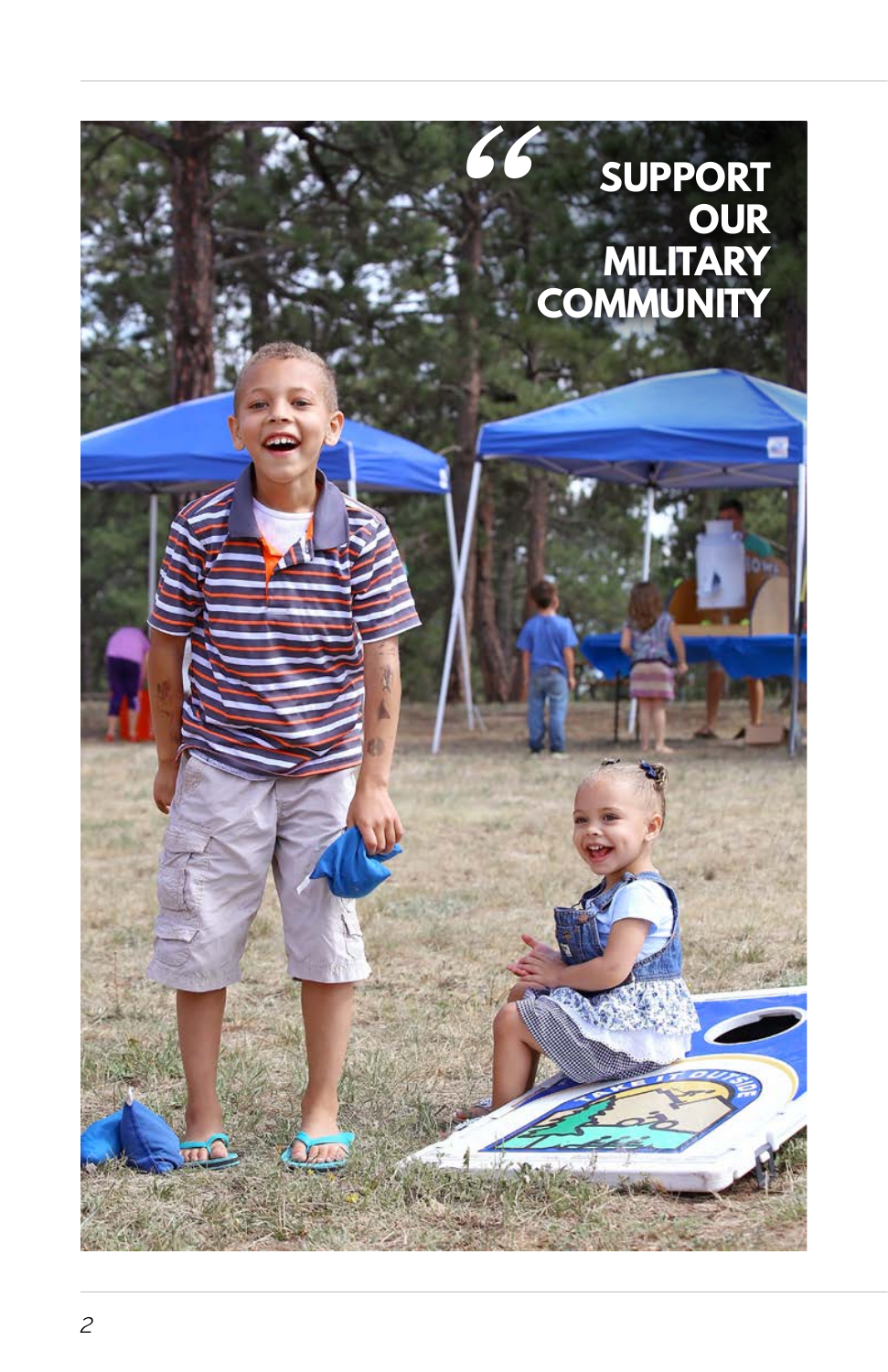# *hello!*

Thank you very much for taking that most important "first step" toward becoming a part of the USAFA family. We know you'll be impressed with the diversity and reach of our programs while looking the pages of this book. It highlights a wide variety of activities USAFA hosts for over 73,000 Airmen, Retirees, Cadets, DoD Civilians and their families. The 10th Force Support Squadron wants to partner with you to provide a unique opportunity to market your company to our very exclusive audience. All of our events are designed to improve the quality of life of those who sacrifice so much on a daily basis. We understand those sacrifices and enjoy teaming up with local and national companies to pay back as much as we can. Please keep in mind, not all of our opportunities are listed in this book, and we have the ability to customize packages for your company. We are excited to begin a partnership with your company and help it flourish into a successful endeavor. We look forward to working with you and welcoming you into our USAFA family!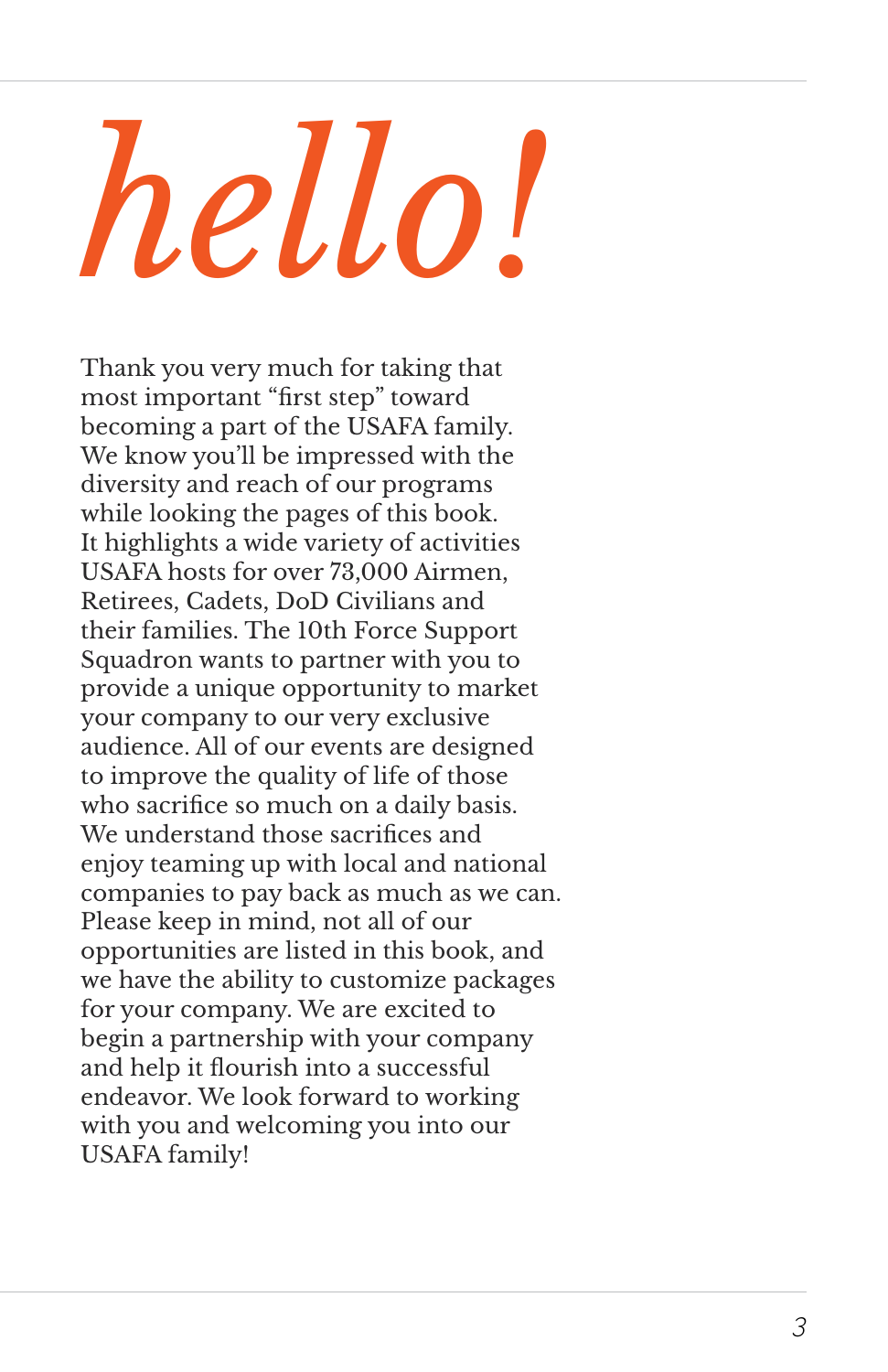

## **USAFA DEMOGRAPHICS**

| <b>Military:</b><br><b>Active Duty Dependents:</b><br><b>DOD Civilians:</b><br><b>NAF Civilians:</b><br><b>Reserve/ANG:</b><br><b>Cadets &amp; Prep School</b><br><b>Retirees:</b><br><b>Retiree Dependents:</b><br><b>Contractor Employees:</b> | 1,652<br>2,831<br>1,333<br>462<br>70<br>4,432<br>21,727<br>39,939<br>500 |               |        |
|--------------------------------------------------------------------------------------------------------------------------------------------------------------------------------------------------------------------------------------------------|--------------------------------------------------------------------------|---------------|--------|
|                                                                                                                                                                                                                                                  |                                                                          | <b>Total:</b> | 72,946 |

# **ECONOMIC IMPACT**

**USAFA economic impact on the community \$1 billion**

## **BENEFITS OF COMMERCIAL SPONSORSHIP**

Our sponsorship program provides you the opportunities to have:

- Direct exposure to the Front Range Military Community
- Heightened brand visibility and increased brand loyalty
- On-site event exposure
- Positive publicity
- Retail traffic at your doorstep
- New/expanded database development
- Product samples at sponsored events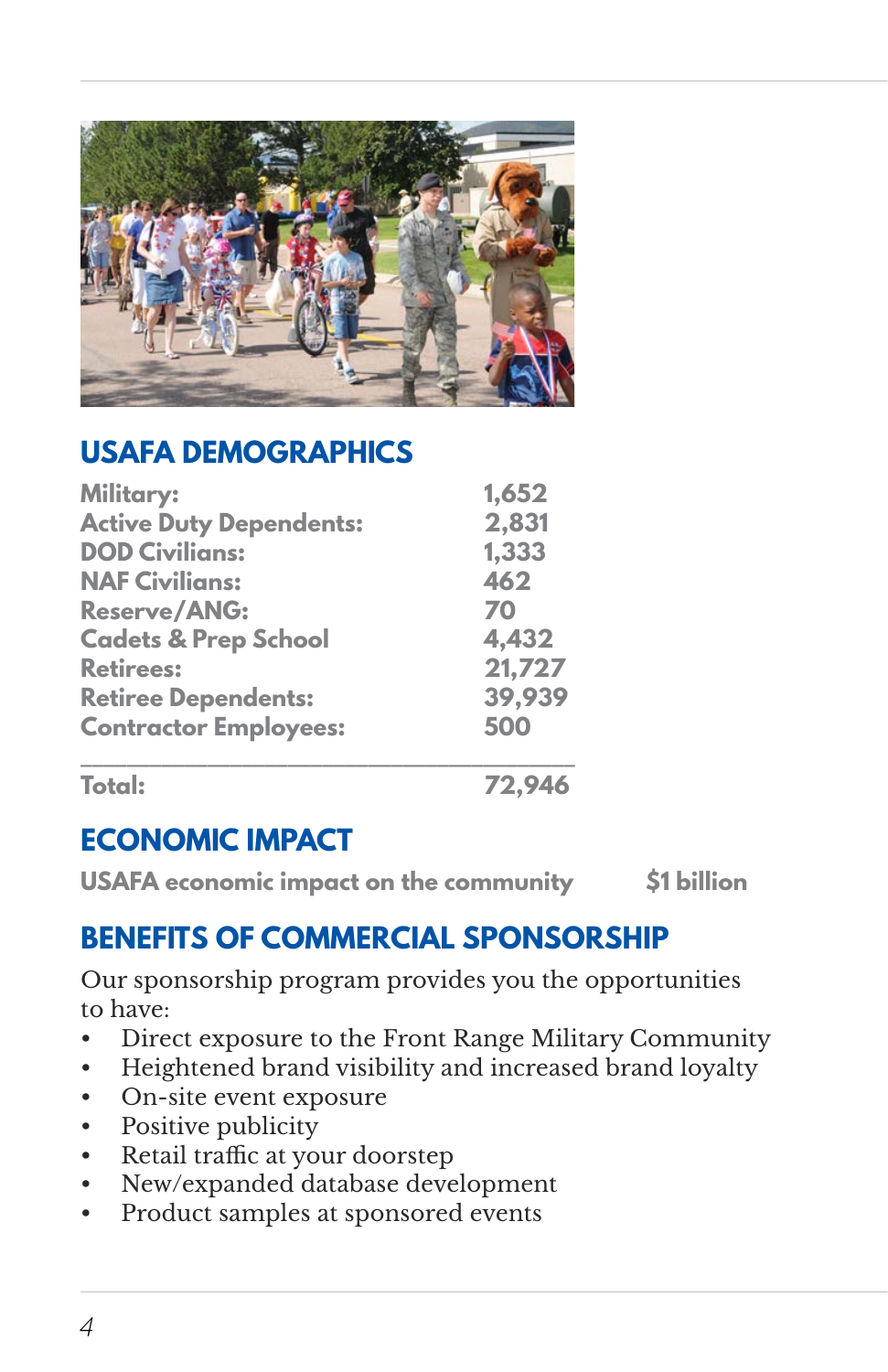# **SPECIAL EVENTS** *"*



# **SNOFEST**

*Annual three-day event, is a premier outing with over 1,500 attendees!*

When all is said and done, SnoFest features more than just worldclass skiing and snowboarding! We offer fabulous lodging, a party, giveaways, a hilarious cardboard derby, tubing, non-skier activities and more. All at heavily discounted prices for the military community! You won't want to miss this spectacular event hosted by the five Front Range Military Bases at a top-notch ski resort.

Packages and pricing available upon request.

### **PARENTS WEEKEND INFO FAIR**

In conjunction with Parents Weekend, this event is held at Arnold Hall and draws parents of all 4,000 cadets, as well as base personnel.

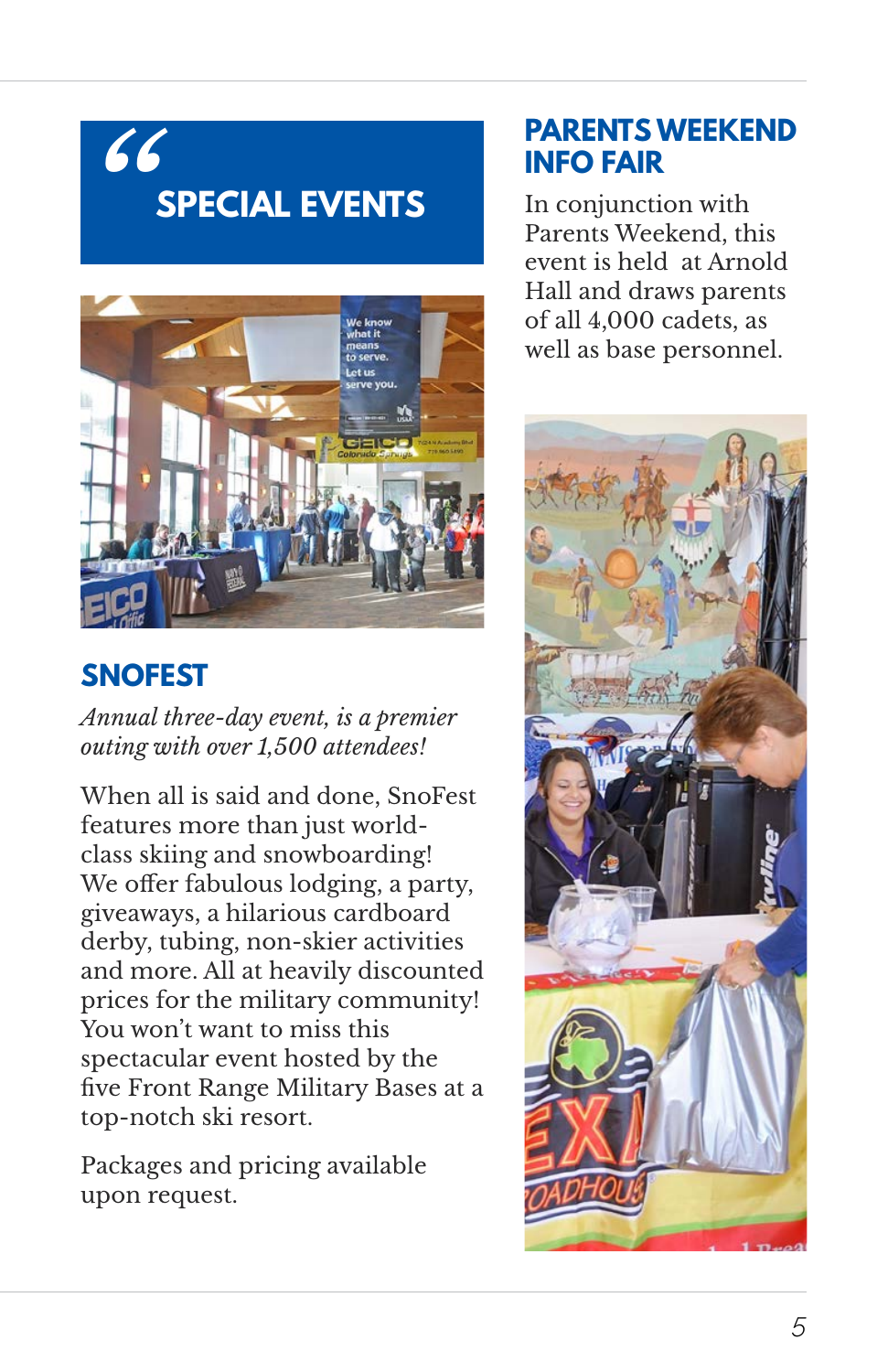# **OUR FACILITIES** *"*

# **EISENHOWER GOLF COURSE**

*One of the most popular sites at the Academy is the golf course. A modern scenic facility with two 18-hole courses: the championship Blue, and the stunning Silver. Named the top golf course in the Department of Defense by Travel and Leisure Golf magazine, and a member of USA Today's Top 100 courses in the nation, Eisenhower Golf Course is a great value.*

In addition to open play, a full tournament schedule is slated for spring, summer and fall months. Eisenhower Golf Course offers golf instruction, golf clinics and a summer junior golf program, all of which are conducted by the PGA staff. Eisenhower is also the home course for the Academy's perennial league champion intercollegiate golf team. The clubhouse features Ike's Grill, which serves up excellent breakfast and lunch fare, the Eisenhower Room, the Pro Shop and locker rooms. Golf clubs, power and hand carts are available to rent from the Pro Shop.

#### **SPONSORSHIP OPPORTUNITIES**

Open Day Divot Derby | The Masters Tournament | USAFA Cup | 1800 | Castle | Post Castle Member | Parent/ Child Tournament | Club Championship | Member/Guest Tournament | Senior Club Championship | Member/Member | Eisenhower Cup Championship | Eisenhower Challenge | Turkey Shootout.

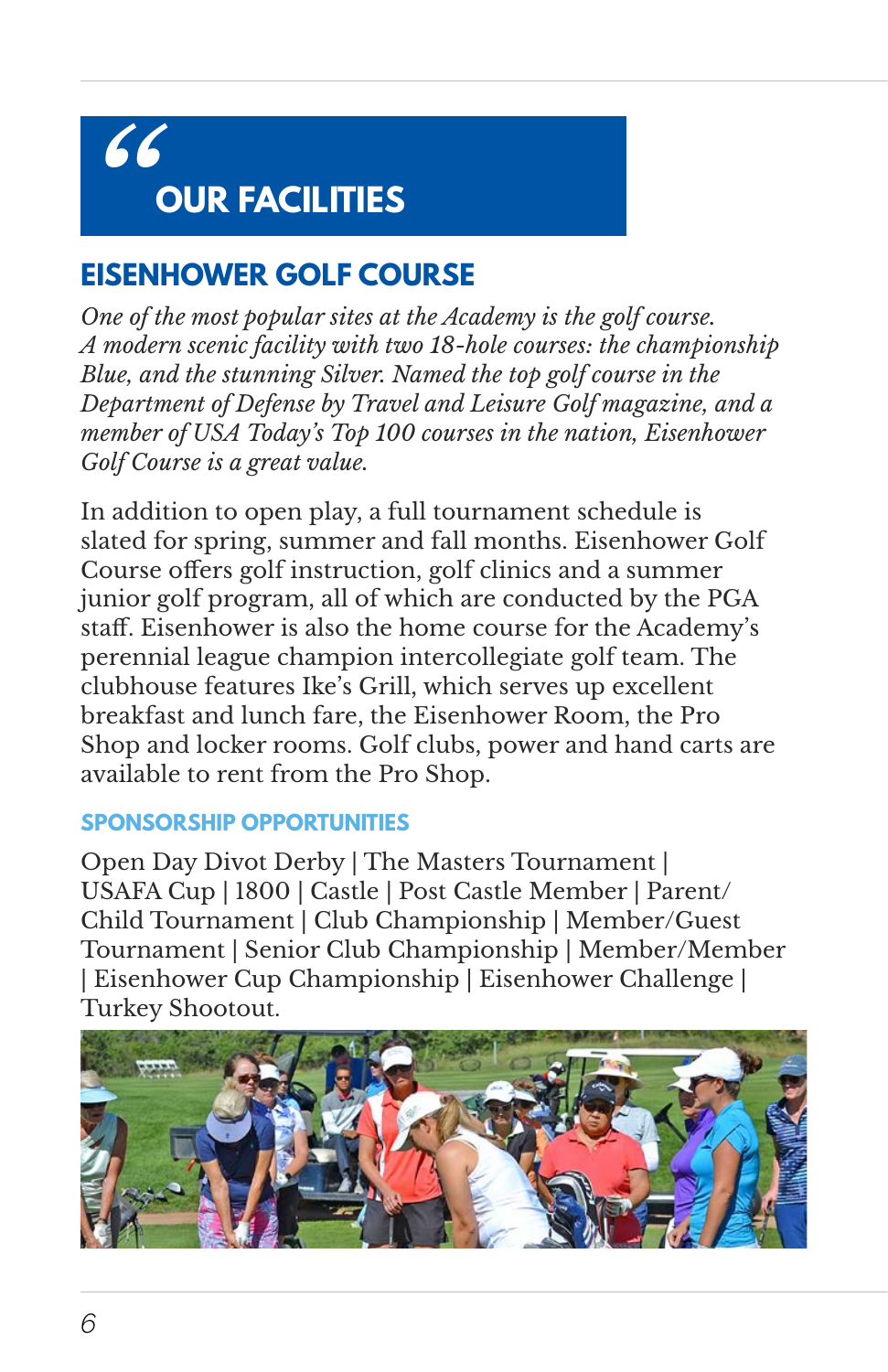# **OUTDOOR RECREATION**

*ORC runs a complete retail sporting goods store with a variety of sports items from equipment to apparel.*

ORC has a ski shop with sales, rentals and repairs, along with fishing, camping gear, mountain bikes and a RV storage lot are available.

#### **SPONSORSHIP OPPORTUNITIES**

- Winter Expo (Oct)
- Family Adventure Days (Sep)
- BRAT Camps (Jun-Aug)





# **FARISH**

*Exclusive Mountain Resort comes to mind when describing Farish Recreation Area, a 650-acre paradise nestled in the mountains west of the Academy at an altitude of 9,000 feet.*

Farish is in perpetual motion with fun activities going on all the time. Summertime finds hiking, mountain biking, fishing and camping.

- Volksmarch (Oct)
- Kids Camps/Programs (Jun-Sep)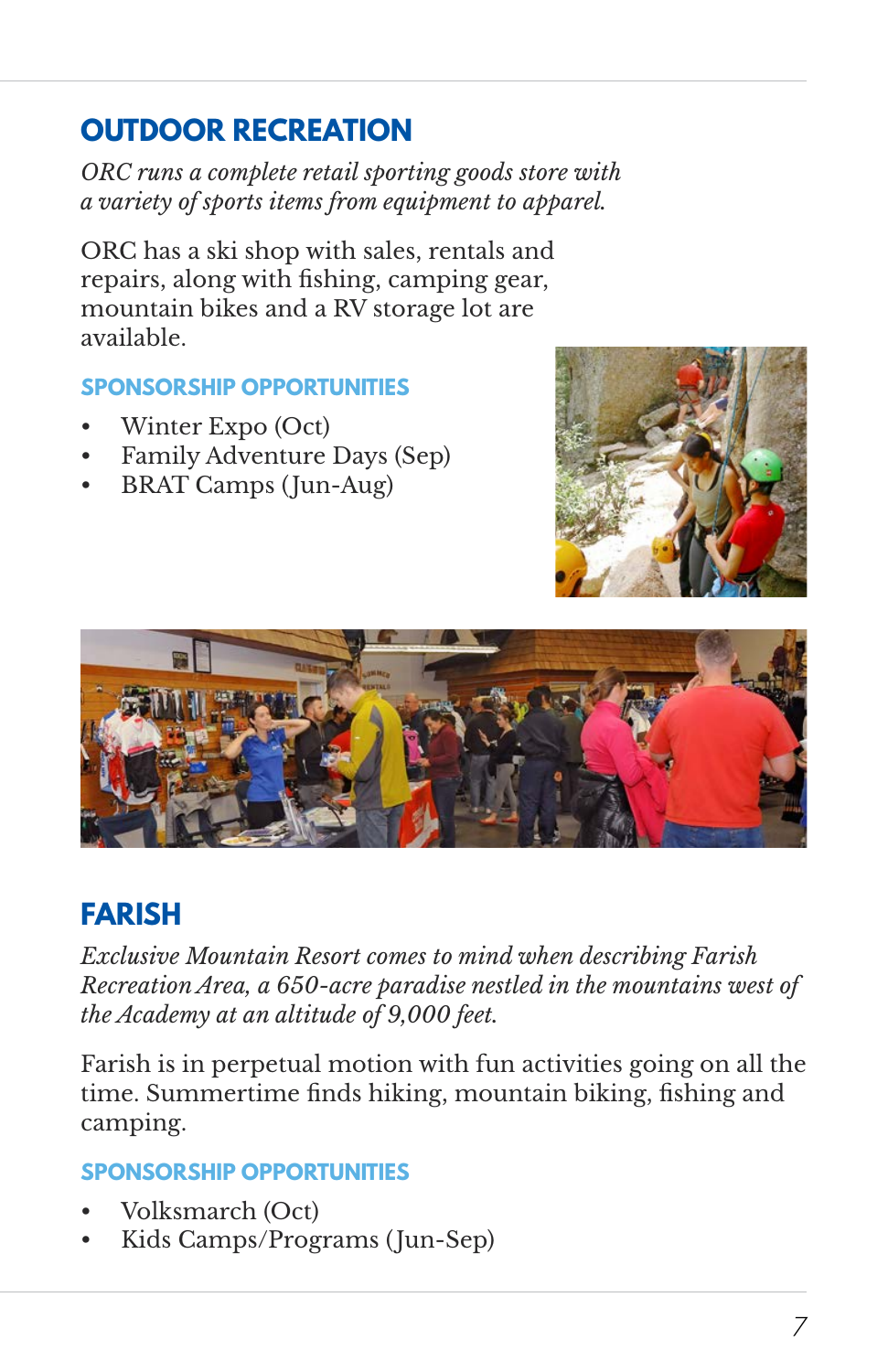# **BASE LIBRARY**

*The USAFA Library offers more than just book rentals and information to over 60,000 customers annually. In addition to the day-to-day activities they host a variety of events throughout the year to encourage reading, information literacy, and broadening horizons..*

Events like Children's Story Time, Senior Citizens Social Saturday, and Summer Reading Program for adults and children, are a big hit. The library also supports the USAFA Prep School. The Cadet Candidates use the library resources and support the library by volunteering at library programs.

Additionally, the library offers free paperbacks and magazines, computers with internet access and color print capabilities, Audio Book Downloads (Overdrive), Audio Book Players (Playaways), Battle of the Books materials, Bestsellers, MP3 books, a well-stocked Children's Room with a "Kid Friendly" computer, Best Selling DVD movies, Education Resources (CLEP, etc.), Electronic Books (Net Library), Games & Puzzles, Graphic Novels, Language Resources (Transparent Language), Magazines & Newspapers, Music CDs, Online Language, and Online Research Databases.

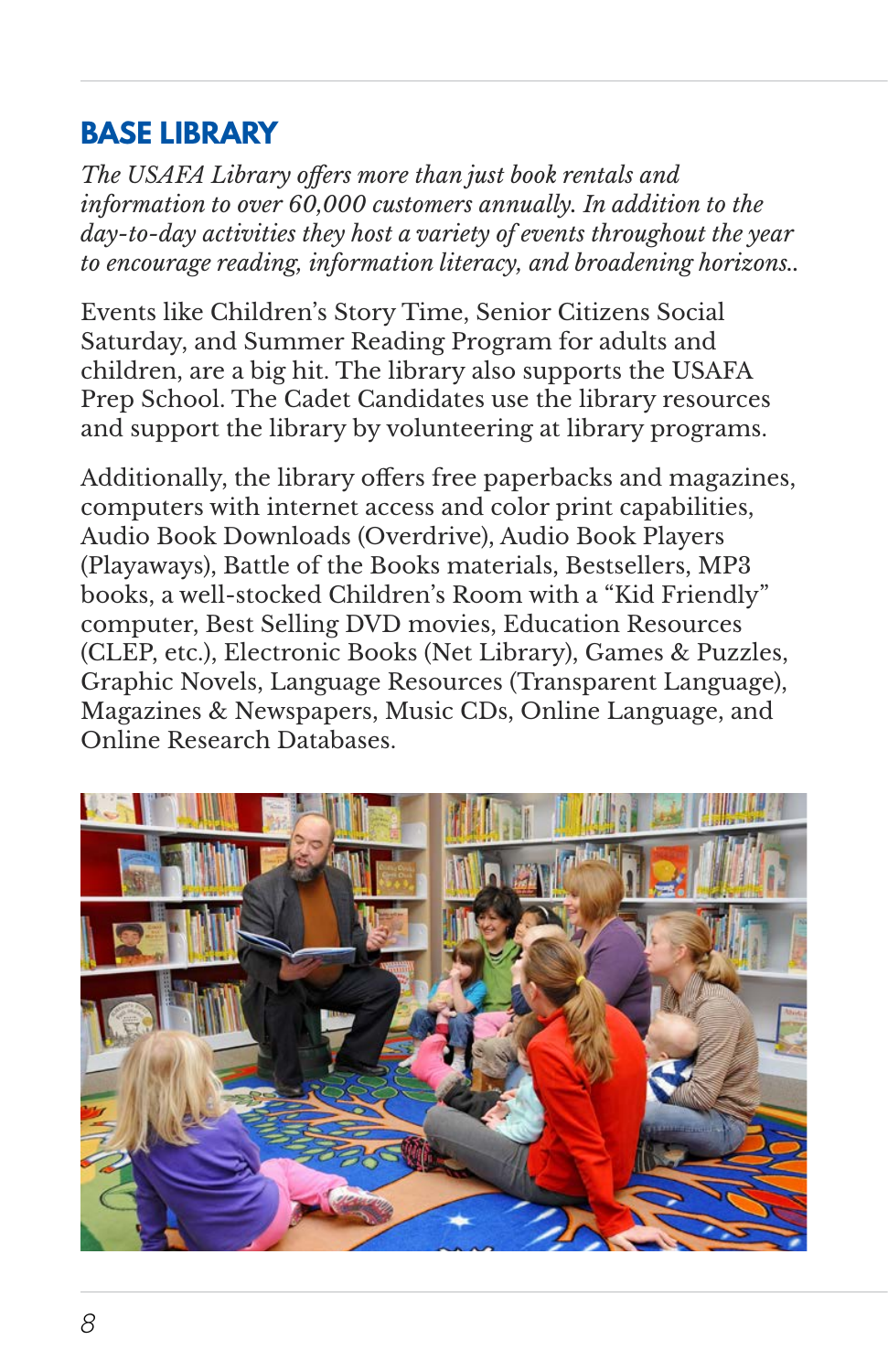- Senior Citizen Social Saturdays
- Glow in the Dark Gala for Kids
- Summer Reading Program for all ages
- Summer Reading Program (end party)
- TREK pre-summer reading and hiking program
- Craft Meet Ups
- Language Meet Ups
- Posh parties
- Library Camp Out
- LEGO Builds
- Monthly Estimation Contest
- Month of the Military Child (cookies)
- Prep Study Break Nights (with healthy snacks)
- Dr. Seuss' Birthday Celebrations
- Dinosaur Stomp
- Geocaching on the USAFA grounds
- Couponing with the Experts
- Babies Night Out
- Weekly Story Time
- Tiny Talons (babies and toddlers)
- Board Game Day
- Scarecrows Night Out
- Super Hero Program
- Falcon Express

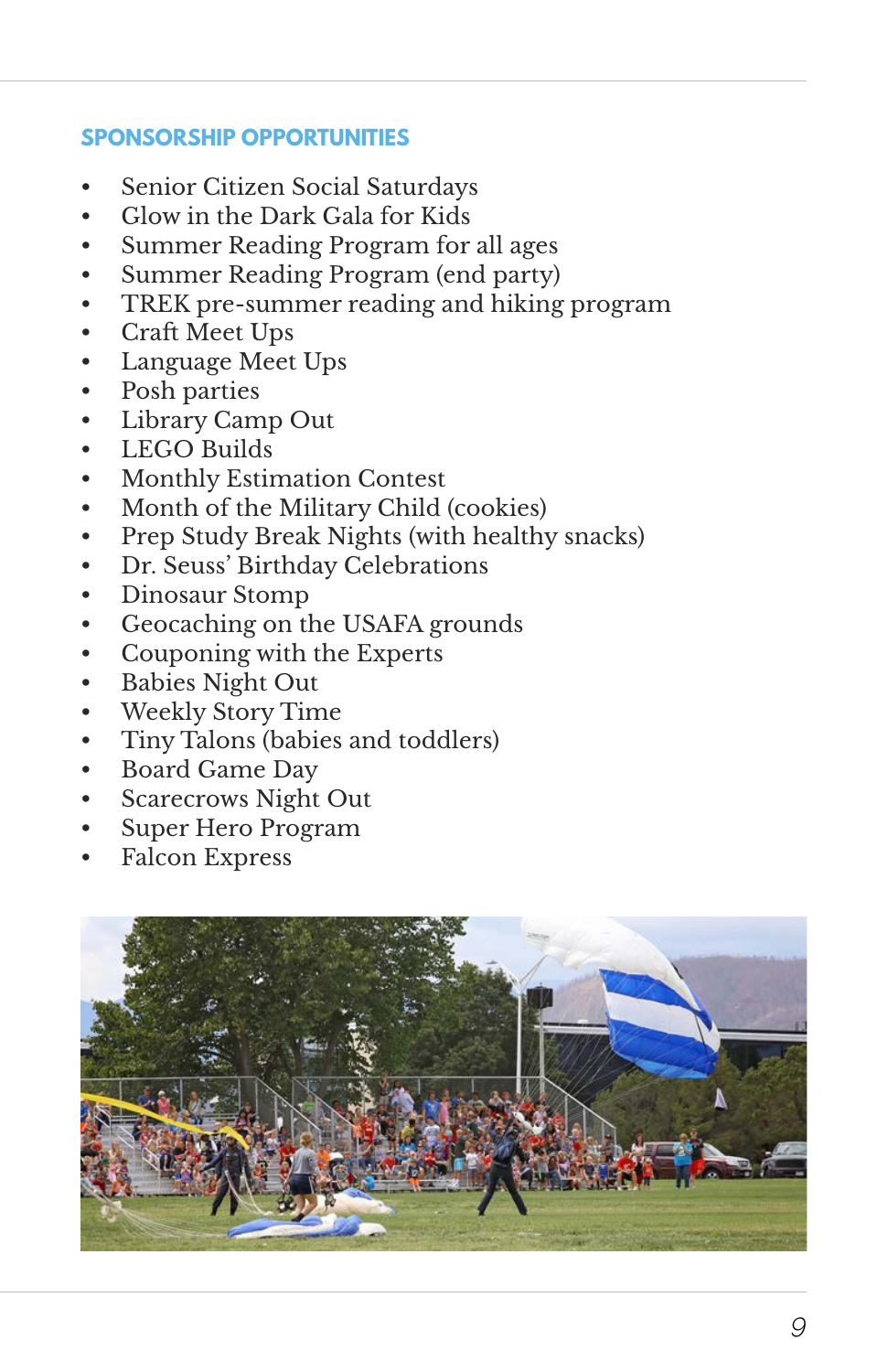

# **ACADEMY LANES**

*With 20 computerized lanes, a pro shop and the Wingman Lounge, Academy Lanes is a cornerstone of USAFA, serving 210,000 customers annually.*

Academy Lanes offers Intramural & Varsity Bowling Leagues, Thunder Alley Bowling Friday and Saturdays from 7 until midnight, Special bowling parties for birthdays, retirements, etc. Our Pro Shop offers low prices on top-quality bowling balls, bags, shoes and accessories for sale, and ball drilling, custom fit bowling balls and other specialty. Wingman Lounge has four (4) big screen TVs for sporting events and a juke box and is a fully functional lounge serving beer/wine/mixed drinks. The lounge can also be reserved and opened any day of the week for office, squadron, family and promotion parties.

- Football Finale
- Month of the Military Child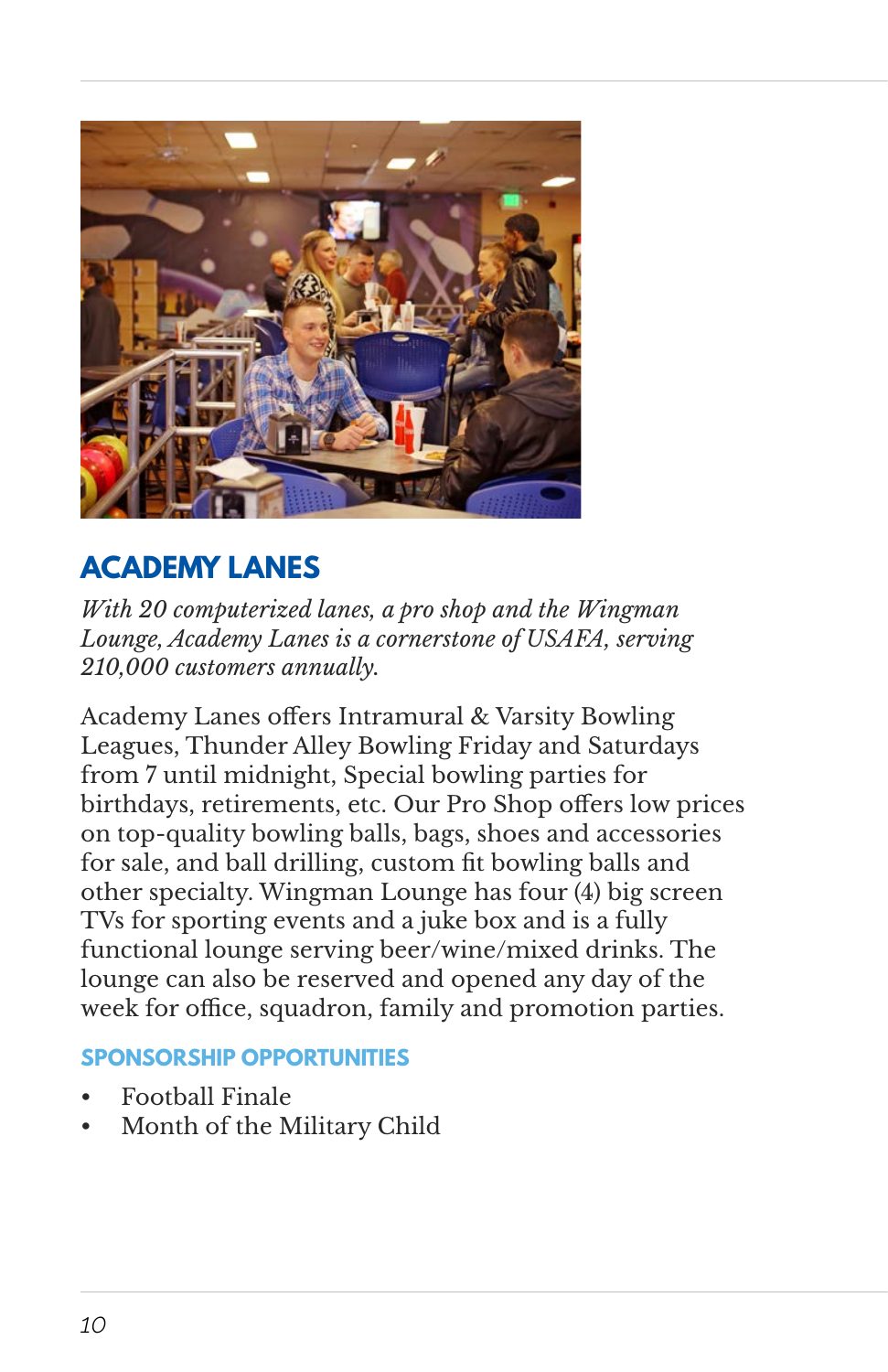# **USAFA FITNESS CENTER**

*The USAFA Fitness Center is the one-stop place to meet all daily fitness needs with state-of the-art equipment, group classes as well as a swimming pool.*

The Fitness Center offers classes for all skill levels instructed by certified professionals. The aquatics staff offers lap swimming, swim lessons, water aerobics programs and open swim. Intramural sports are based upon the five core sports of volleyball, softball, flag football, soccer and basketball.

- Fun Runs (Turkey Trot, Furry 5K and more!)
- Pickle Ball Tournaments
- Half Marathon and 10K
- 3 on 3 Basketball Tournaments and 3-point shooting contests
- Pool Parties
- Functional Fitness Competitions

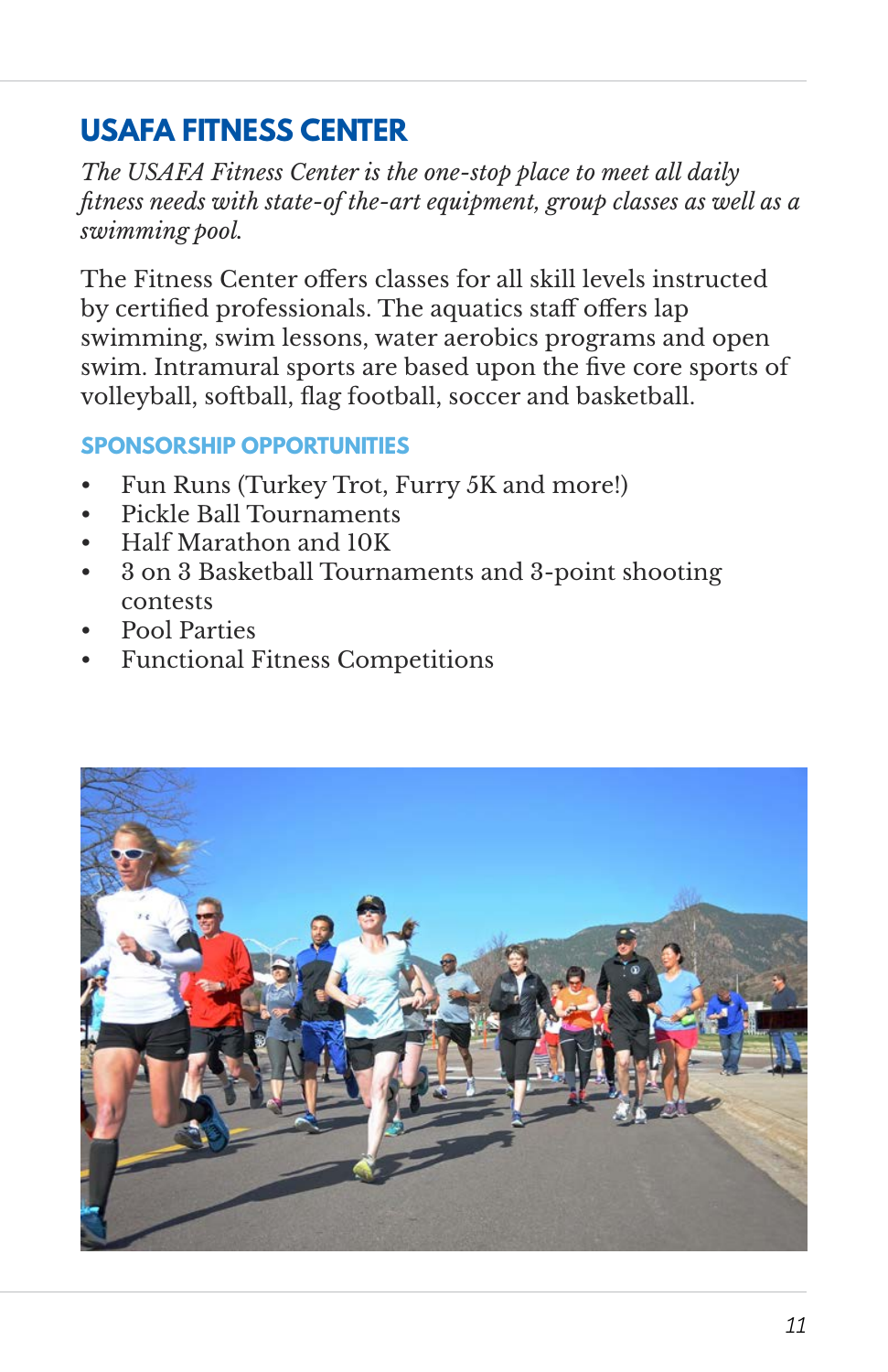# **FALCON CLUB**

*With scenic views of the Cadet Chapel and the majestic Rampart Range as a backdrop, the Falcon Club awaits to serve you with the finest foods, service and ambiance.*



Open to all DoD card holders, retirees or reservists and federal civilian employees, NAF employees and base contractors, the Falcon Club is the place for fine dining, special parties, wedding receptions, coffee socials

and buffets for up to 500 guests. It also boasts one of the best catering facilities in the Colorado Springs area. The Club is open to everyone for lunch Tuesday through Friday, and special holiday brunches.

#### **SPONSORSHIP OPPORTUNITIES**

- Easter Brunch
- Mothers Day Brunch
- Fathers Day Brunch

# **ARTS & CRAFTS CENTER**

*The Arts & Crafts Center offers a wide variety of classes and custom matting and framing services.*

The Center provides a fun work space, tools and plenty of inspiration for everyone to pursue new hobbies, skills and interests. We have a complete pottery studio with nine pottery wheels, glazes and five kilns. Pottery classes for hand-building and wheel-throwing are offered throughout the year. We also offer classes in stained glass, beading, mosaic, knitting, and a kids craft class. Custom Picture Framing services are provided. We have an extensive selection of framing materials to select and order from. We also keep a number of budget frame mouldings in stock for our customers. The Engraving Shop provides engraving and personalizing services for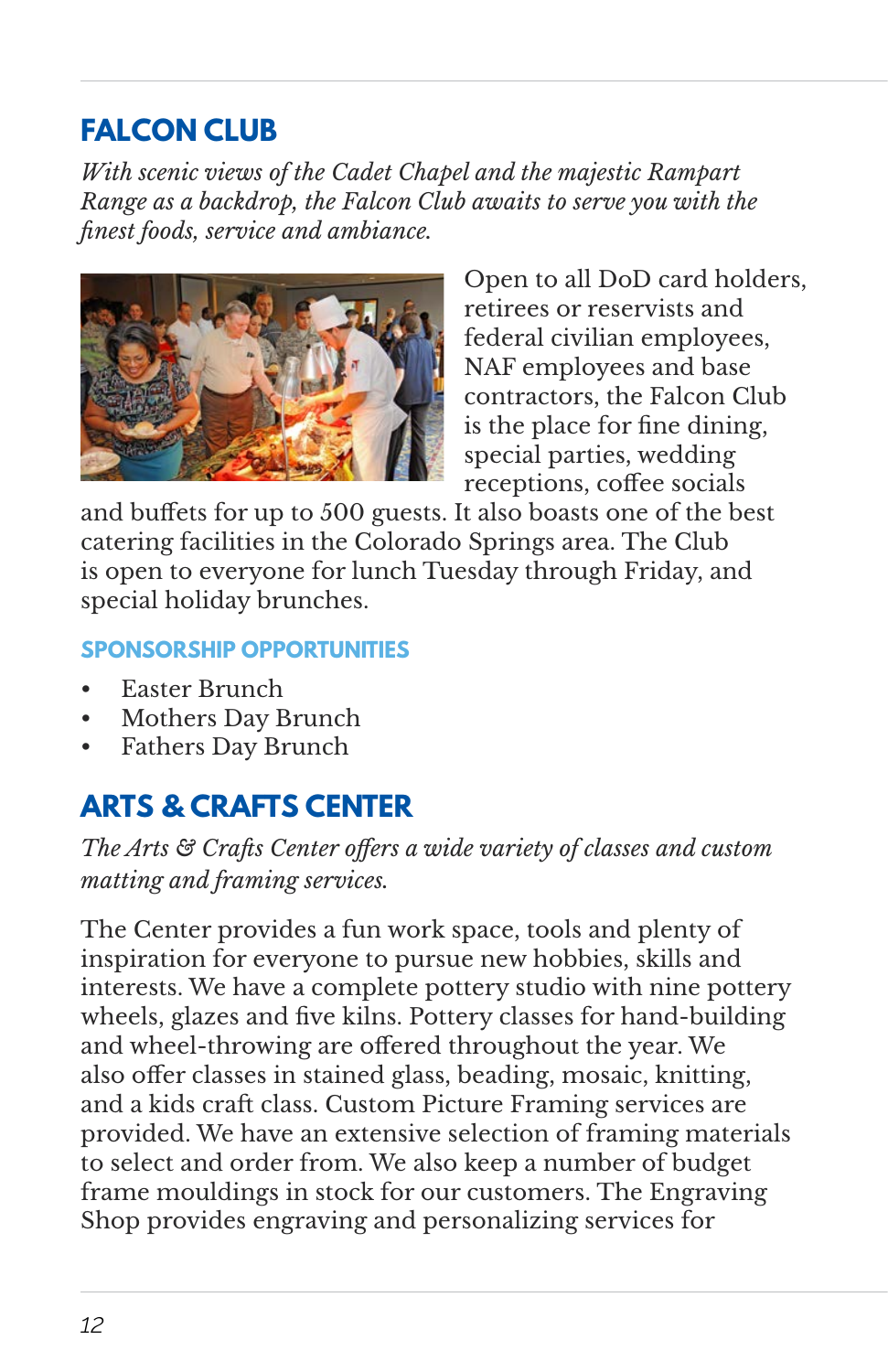awards and recognition. There are two laser engravers and one diamond-point engraver (for coins & metals) which allow us to accomplish just about every engraving task requested. Additionally, we have an extensive inventory of awards, plaques, figurines, shadow boxes, flag and cadet saber cases and gift items for resale. The Wood Shop at Arts and Crafts is open 15 hours per week for the wood worker to create projects. They can also take a beginner wood working class to get them more comfortable with the tools.

#### **SPONSORSHIP OPPORTUNITIES**

- Paint a Pig Contest
- Photo and Artist Craftsman Contests
- Summer community event with Auto Shop car show

# **YOUTH PROGRAMS**

It is well known throughout our military society, that while parents serve their country in uniform, their children serve with them in some capacity. With that in mind, USAFA is home to a world class Youth/Teen Center that caters to children of Active Duty, Spouses, Dependents, Reservists, and DoD Civilians. This facility provides a home away from home for over 300 youth annually. The Youth Center provides a safe place for them to play, learn and have fun after school, participate in organized sports, leadership clubs, lock-ins, fun runs, and many other activities.

- Tri Wing Triathlon/America's Kids Run (June)
- End of Summer Bash (August)
- Monster Bash (October)
- Breakfast with Santa
- Spring Carnival
- Youth Sports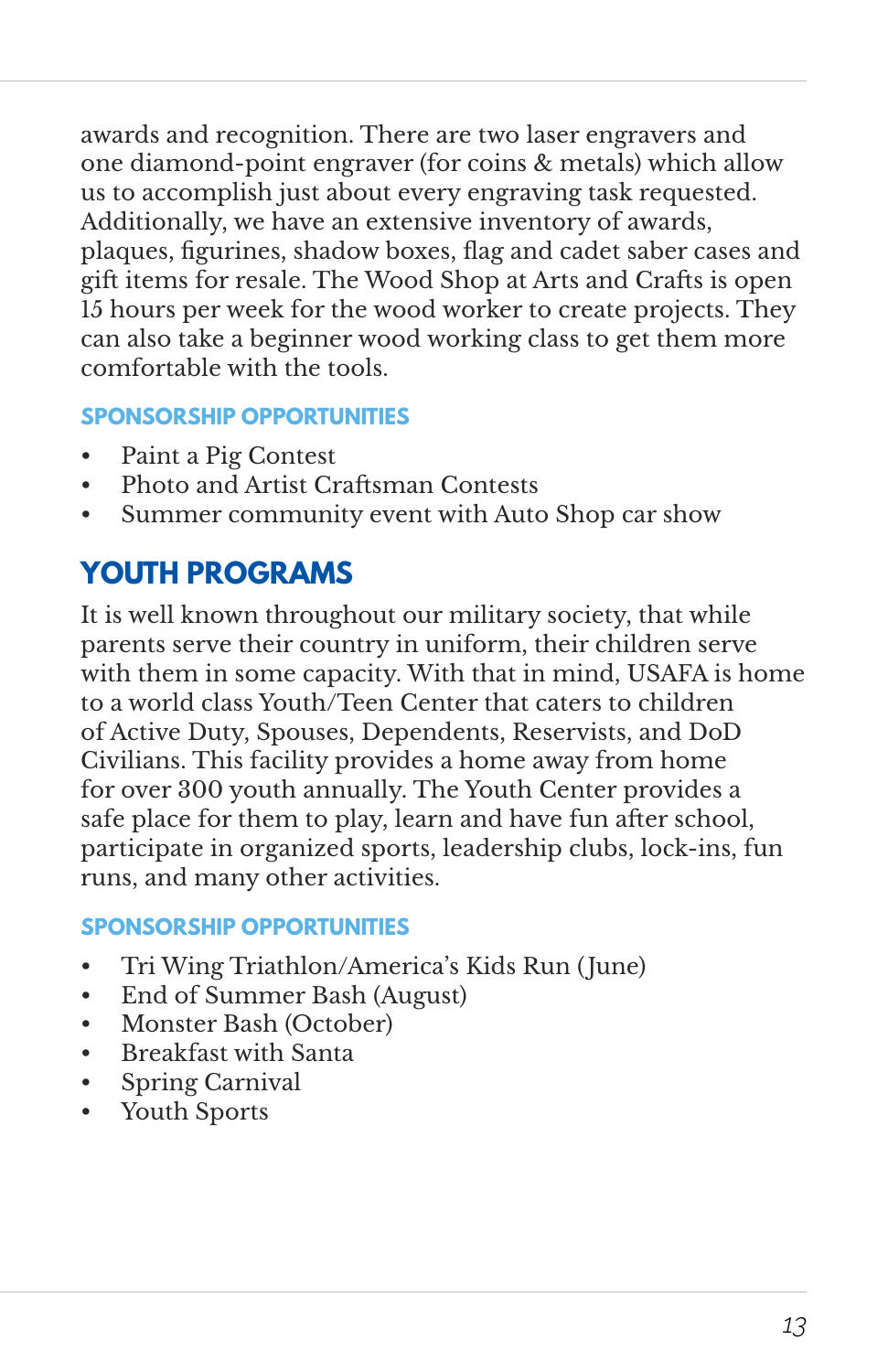# **ADVERTISING OPPORTUNITIES**

#### **BANNERS**

Hang your banner at the USAFA Ball Fields. Each location offers a unique set of customers that can see your company advertised. Attracting new customers has never been easier! June through August. \$500/three months for a 36" x 72".

#### **BLAST MAGAZINE**

*The Blast Magazine is the official monthly magazine of the 10th Force Support Squadron.*

This bi-monthly 24 page, full color, glossy magazine contains all upcoming recreational events. We print 4,500 copies which are distributed in all of our FSS facilities, Base Exchange, Commissary, shoppette, the hospital, lodging, and cadet areas. In addition to our printed version, you can see the magazine online at *www.usafasupport.com*

**Formats:**

Camera ready artwork should be submitted on EPS or PDF file. A \$35 initial set-up fee will be charged unless original art-work is supplied (one-time fee for multiple months). The FSS has the right for final review of content of all ad material. Ad space will be taken on a first-come-first-serve bases. Space is limited. Rates are subject to change without notice.

**Ad Rates:**

Ad Size ¼ page, (3.75"w x 5"h) - \$500

Ad Size ½ page, (7.625"w x 5"h) - \$850

Ad Size Full Page, (7.625"w x 10"h) - \$1300

\*Multiple Issue Discounts (3 issues) minus 10%

Please send all art-work to: *10fss.marketing@us.af.mil*

#### **GOLF SCORECARDS**

\$3,000 per 40,000 scorecards.

Want to get the most bang for your buck? Advertise on our scorecards! Place your logo or advertisement here on our 3.60" x 1.56" space for great exposure for the entire season!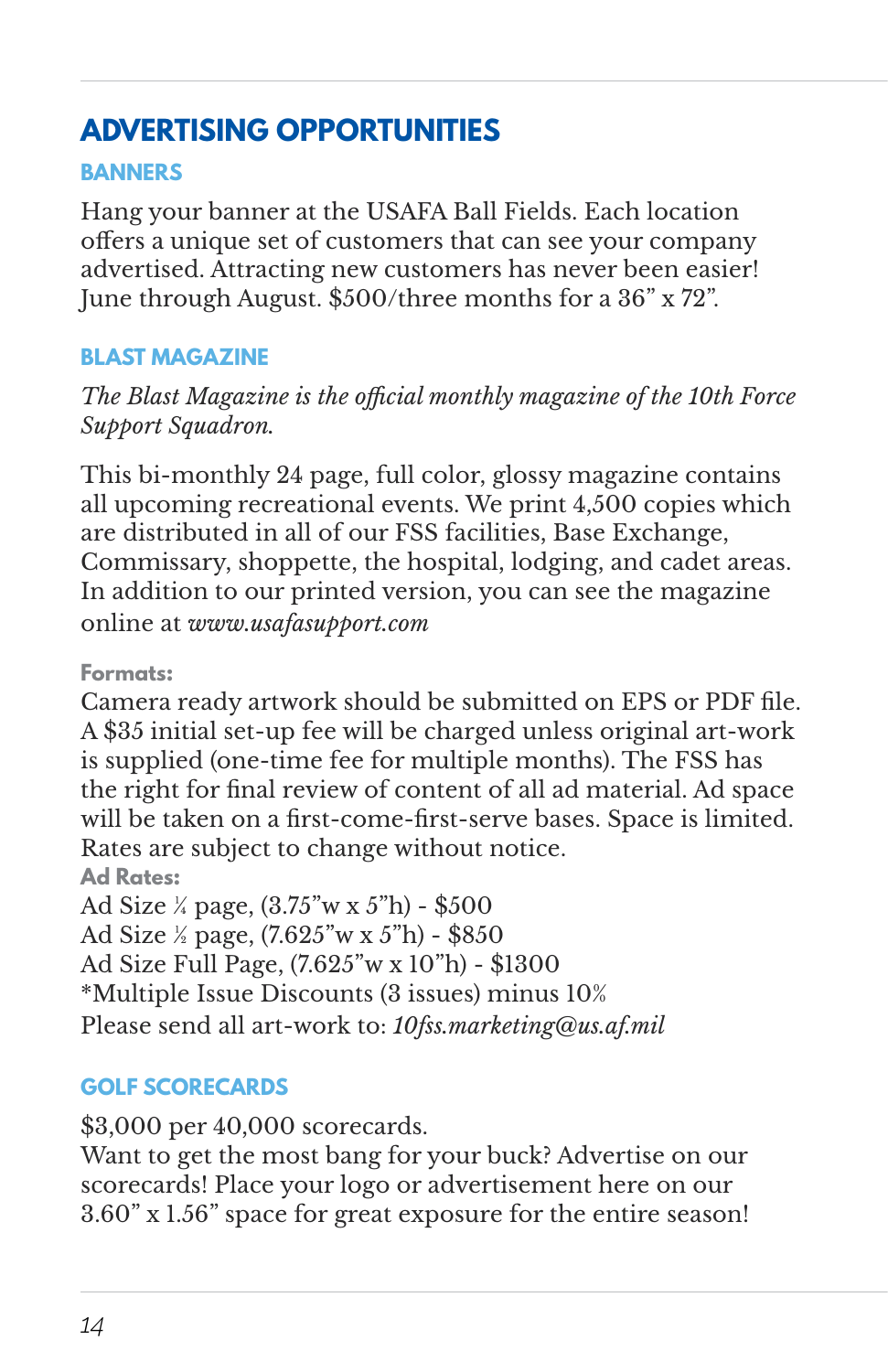#### **ACADEMY LANES**

- Bowling Lane Sweeps for \$200/month
- TV monitors

#### **WEBSITE ADVERTISING**

Looking for a new way to advertise to the USAFA community? Want to increase traffic to your website or business? Advertise with us on www.usafasupport.com and profit from 204,000 views per year! Get your logo and a link to your website for only \$200 per month. Three months for only \$540.

#### **CROSS MARKETING TV ADVERTISING**

We currently have 18 cross-marketing TVs located throughout USAFA! They are strategically placed in high traffic locations to include the Library, Commissary, BX, Thrift Store, Fitness Center, Medical Clinic, Pharmacy, and Lodging. Get your ad on the TVs for only \$200 per month. Three months for only \$540.

#### **ORC CALENDAR**

*The Outdoor Adventure Program Guide is our monthly publication which contains all the trips and events we host throughout the year.*

The guide is comprised of 350 copies and is printed and distributed around USAFA. Showcase your business by placing an advertisement today.

**Back Cover Advertising Rates 2"x 4"**

Monthly - \$100 | Quarterly - \$250 | Six month - \$500 | One Year - \$1,000. Reservations must be made 3 months prior to the advertising month. All artwork must be submitted two weeks prior to the advertising month. Please send all artwork to: *10fss.marketing@us.af.mil*

#### **CADET EVENTS**

There are several cadet events that happen throughout the year. These events vary based on academic schedules and cadet planning. For more information on upcoming events, please contact our Commercial Sponsorship & Advertising coordinator.